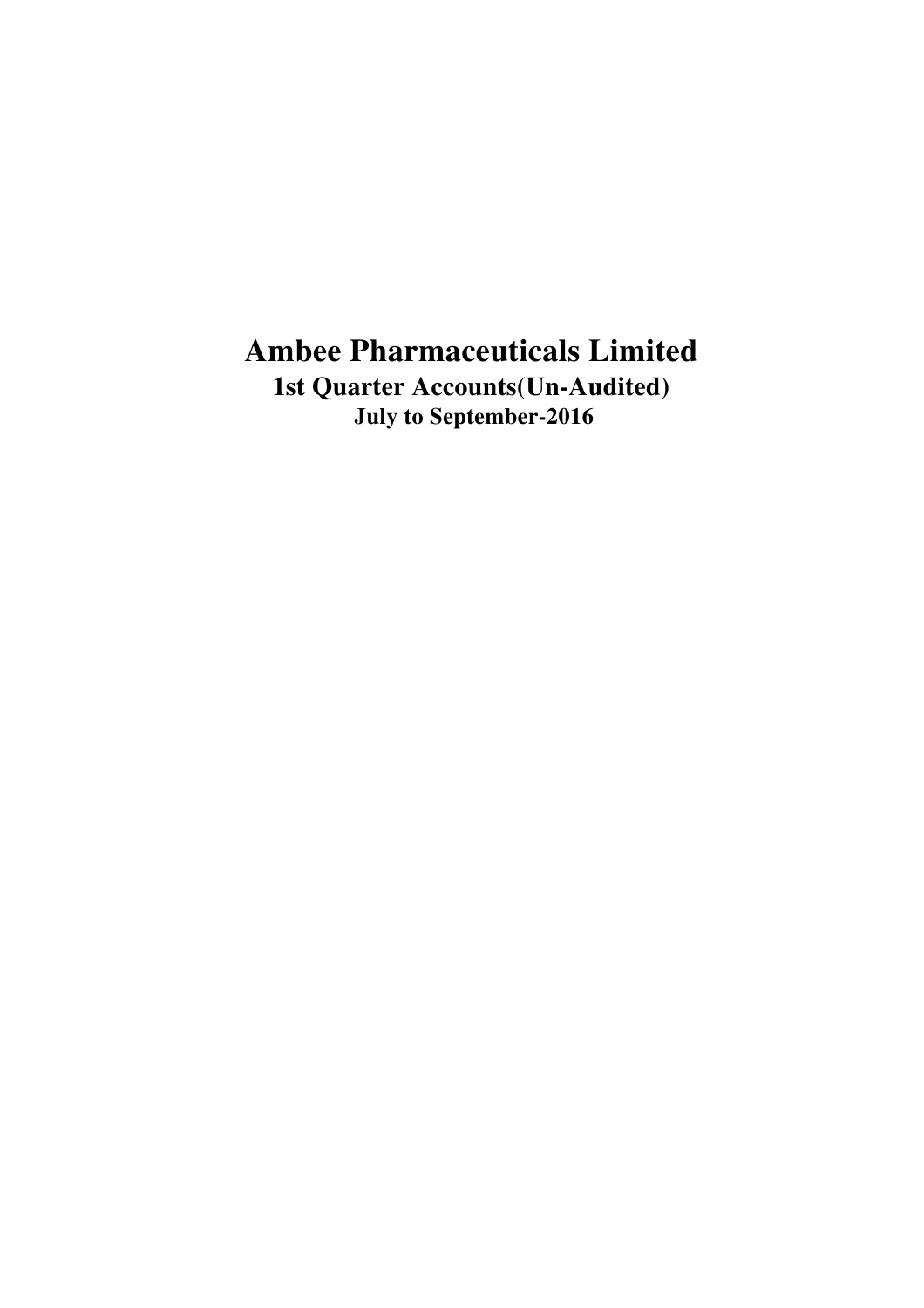## **Statement of Financial Position**

### *As at 30th September 2016*

**(Unaudited)**

*Taka '000*

|                                            | 30th Sept. 2016 | 30th June. 2016 |
|--------------------------------------------|-----------------|-----------------|
| <b>ASSETS</b>                              |                 |                 |
| <b>Non-Current Assets:</b>                 | 94,964          | 95,183          |
| Property, Plant & Equipment-Carrying Value | 94,964          | 95,183          |
| <b>Current Assets:</b>                     | 330,685         | 326,970         |
| Inventories                                | 165,983         | 165,208         |
| <b>Accounts Receivable</b>                 | 72,314          | 70,989          |
| Advances, Deposits and Pre-payments        | 79,124          | 78,111          |
| <b>Short Term Investments</b>              |                 |                 |
| Cash and Cash Equivalents                  | 13,264          | 12,662          |
| <b>Total Assets</b>                        | 425,649         | 422,153         |
| <b>EQUITY AND LIABILITIES</b>              |                 |                 |
| <b>Capital and Reserve:</b>                | 60,883          | 59,564          |
| Share Capital                              | 24,000          | 24,000          |
| Tax Holiday Reserve                        | 5,134           | 5,134           |
| <b>Retained Earnings</b>                   | 31,749          | 30,430          |
| <b>Non-Current Liabilities:</b>            |                 |                 |
| Deferred-tax Liability                     | 7,354           | 7,149           |
| <b>Current Liabilities and Provisions:</b> | 357,412         | 355,440         |
| <b>Bank Loans (Secured)</b>                | 198,367         | 198,368         |
| <b>Creditors and Other Payables</b>        | 159,045         | 157,072         |
| <b>Total Equity and Liabilities</b>        | 425,649         | 422,153         |
| Net Asset Value per share (NAV)            | 25.37           | 24.82           |

COCOO  $\overline{z}$ 

XSARA

(A.K.M. Khairul Aziz) (Kh. Lutful Kabir) Chief Financial Officer

Dhaka 27 November, 2016

Deports.

(Aziz Mohammad Bhai) (Nurjehan Hudda) (Naureen Aziz Mohammad Bhai) Chairman Director **Director** Chairman Director **Director** Director **Director** Director

of Hudde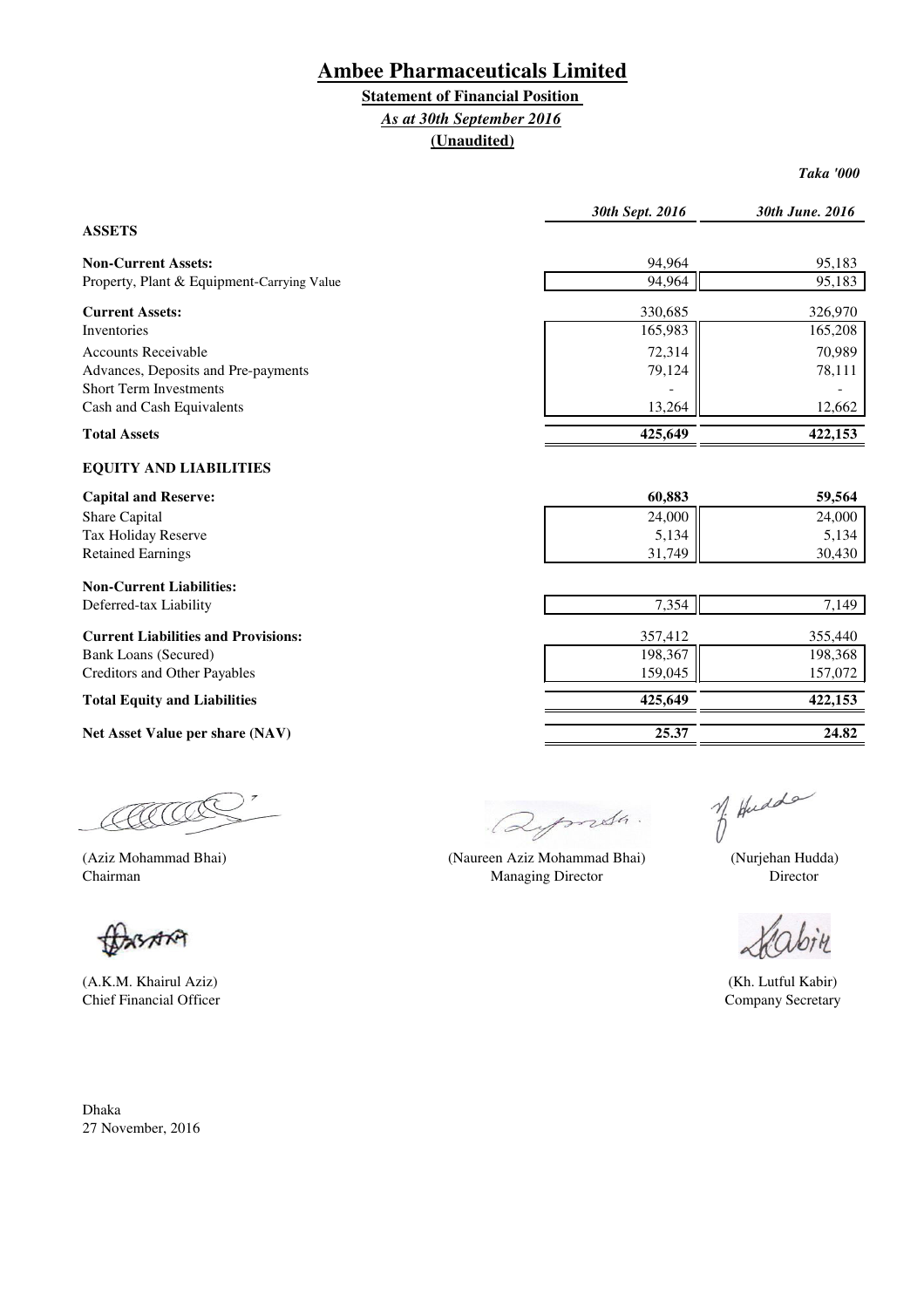### **Statement of Comprehensive Income** *For the 1st Quarter ended 30 th September 2016* **(Unaudited)**

| Jul-Sept. 16 | July-Sept. 15 |
|--------------|---------------|
| 85,021       | 86,574        |
| (38, 649)    | (38, 439)     |
| 46,372       | 48,135        |
| (39, 935)    | (39,665)      |
| (3, 438)     | (3,401)       |
| (36, 497)    | (36,265)      |
| 6,437        | 8,470         |
|              | 208           |
| (4,312)      | (4,255)       |
| 2,125        | 4,423         |
| (106)        | (221)         |
| 2,019        | 4,202         |
| (700)        | (896)         |
| (495)        | (998)         |
| (205)        | 102           |
| 1,319        | 3,306         |
|              | 2,400         |
| 0.55         | 1.38          |
|              | 2,400         |

COCOO

(Aziz Mohammad Bhai) (Nurjehan Hudda) (Naureen Aziz Mohammad Bhai)Chairman Director **Director** Managing Director **Director** 

CASAN

(A.K.M. Khairul Aziz) (Kh. Lutful Kabir) Chief Financial Officer Company Secretary

Dhaka 27 November, 2016

Deports.

of Hudde

*Taka '000*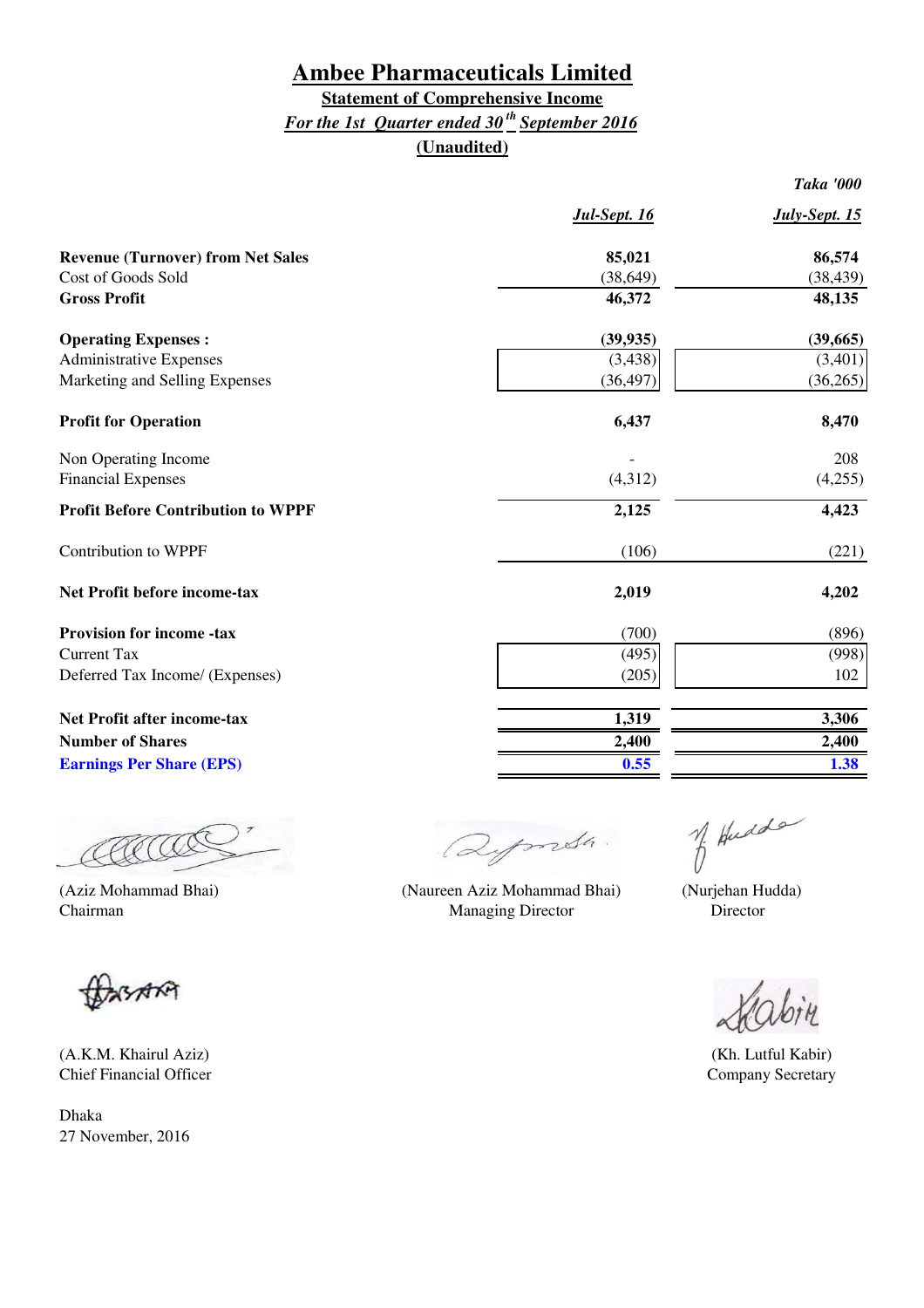### **Statement of Cash Flows (Un-audited)**

#### *For the period from 01 July 2016 to 30th September 2016*

**(Unaudited)**

*Taka '000*

|                                                   | July-Sept 2016 | July-Sept 2015 |
|---------------------------------------------------|----------------|----------------|
| <b>Cash Flows from Operating Activities:</b>      |                |                |
| Collection from turnover                          | 83,696         | 89,074         |
| Payments for cost and expenses                    | (70,036)       | (75,607)       |
| <b>Finance Expenses</b>                           | (4,312)        | (4,659)        |
| Income-tax paid/deducted at source                | (1,309)        | (1,219)        |
| <b>Cash Generated from Operating Activities :</b> | 8,039          | 7,589          |
| <b>Cash Flows from Investing Activities:</b>      |                |                |
| <b>Acquisition of Fixed Assets</b>                | (178)          | (442)          |
| <b>Cash Generated From Investment Activities</b>  | (178)          | (442)          |
| <b>Cash Flows from Financing Activities:</b>      |                |                |
| Other Finance                                     | (1,150)        | (1,680)        |
| Dividend paid                                     | (6,109)        | (6,202)        |
| <b>Cash Generated From Financial Activities</b>   | (7,259)        | (7, 882)       |
| Increase/(Decrease) in cash and cash equivalents  | 602            | (735)          |
| Opening cash and cash equivalents                 | 12,662         | 26,576         |
| Closing Cash and Bank balances                    | 13,264         | 25,841         |
| Net Operating cash flow per share                 | 3.35           | 3.16           |
| <b>Components of Cash and Cash Equivalents</b>    |                |                |
| Cash and Cash Equivalents                         | 13,264         | 15,274         |
| Short Term Investment                             |                | 10,567         |

Total Cash and Cash Equivalents **25,841 13,264** 

FA.

**ASARA** 

(A.K.M. Khairul Aziz) Chief Financial Officer

Dhaka 27 November, 2016

Qymsh.

(Aziz Mohammad Bhai) (Naureen Aziz Mohammad Bhai) Managing Director

of Hudde

 (Nurjehan Hudda) Director

Company Secretary (Kh. Lutful Kabir)